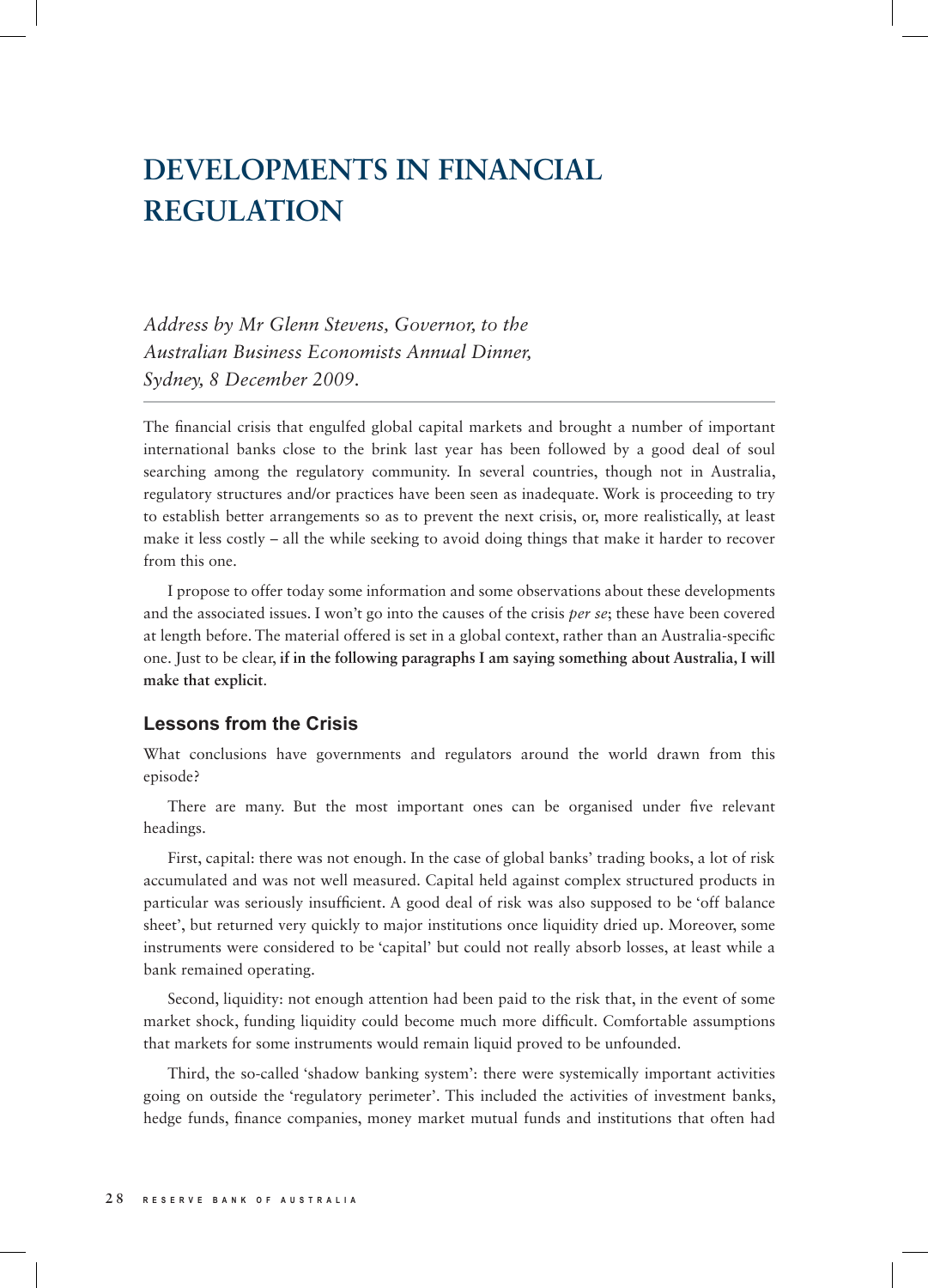close ties to banks, such as special purpose vehicles, structured investment vehicles (SIVs) and conduits. These entities were typically less closely supervised or unregulated, but in some cases their risk-taking behaviour and subsequent travails had systemically significant impacts on the core financial system.

Fourth, cross-border arrangements: globally active banks and other entities operated apparently seamlessly across national borders and legal jurisdictions. But the structures to allow that were actually quite complex, and legal, supervisory and crisis-management arrangements remained nationally based. So when it came time to manage the process of deleveraging and winding up of some institutions, the degree of complexity was increased by the cross-border nature of the issues.

Finally, pro-cyclicality: the episode demonstrated – again – that the financial system imparts its own dynamic that reinforces the natural cyclical tendency in an economy. In good times, lenders and investors tend to be confident and act with less caution. Standards decline and banks come under pressure either to use 'surplus' capital or return it to shareholders. Backwardlooking risk metrics present risk as low just when it is reaching dangerous levels and very high when everyone has already become much more risk averse. This all serves to fuel the boom and bust.

Many commentators have argued that accounting standards contributed to pro-cyclicality. Fair-value accounting and buoyant markets make for strong valuations that can boost recorded profit, but problems emerge when banks have to mark-to-market securities whose markets have effectively ceased to function. The incurred-loss basis for provisions – where an event has to occur before a provision can be made – promotes transparency in one sense. But it arguably inhibits the build-up of buffers in the good times to cushion against future losses, and prompts more provisioning during the turmoil, further harming profitability and confidence.

Other incentives have also been seen as adding to cyclical behaviour. Remuneration packages for some financial institutions' executives and employees appear to have been structured in a way that may have encouraged traders and managers to take excessive risks in activities that appeared profitable in the short term but led to large losses later on.

People have also pointed to the role of earlier regulatory changes, credit ratings, the complexity of instruments and weaknesses in market infrastructure, not to mention the long period of low global interest rates, the 'global imbalances' and so on as all playing a role. I don't want to underplay those factors, but the five above are the big themes on which I want to focus today.

#### **What Is Being Done?**

Much has already been done, or is under way, to respond to these weaknesses by the various standard-setters, the Financial Stability Board and within the G-20 process. Many of the responses can be organised under the same five headings.

First among them is capital regulation. Now it is worth pointing out, before going on, that it is something of a stretch to suggest, as some commentators have, that the so-called Basel II framework was to blame for the crisis. In fact the build-up to the crisis occurred under the old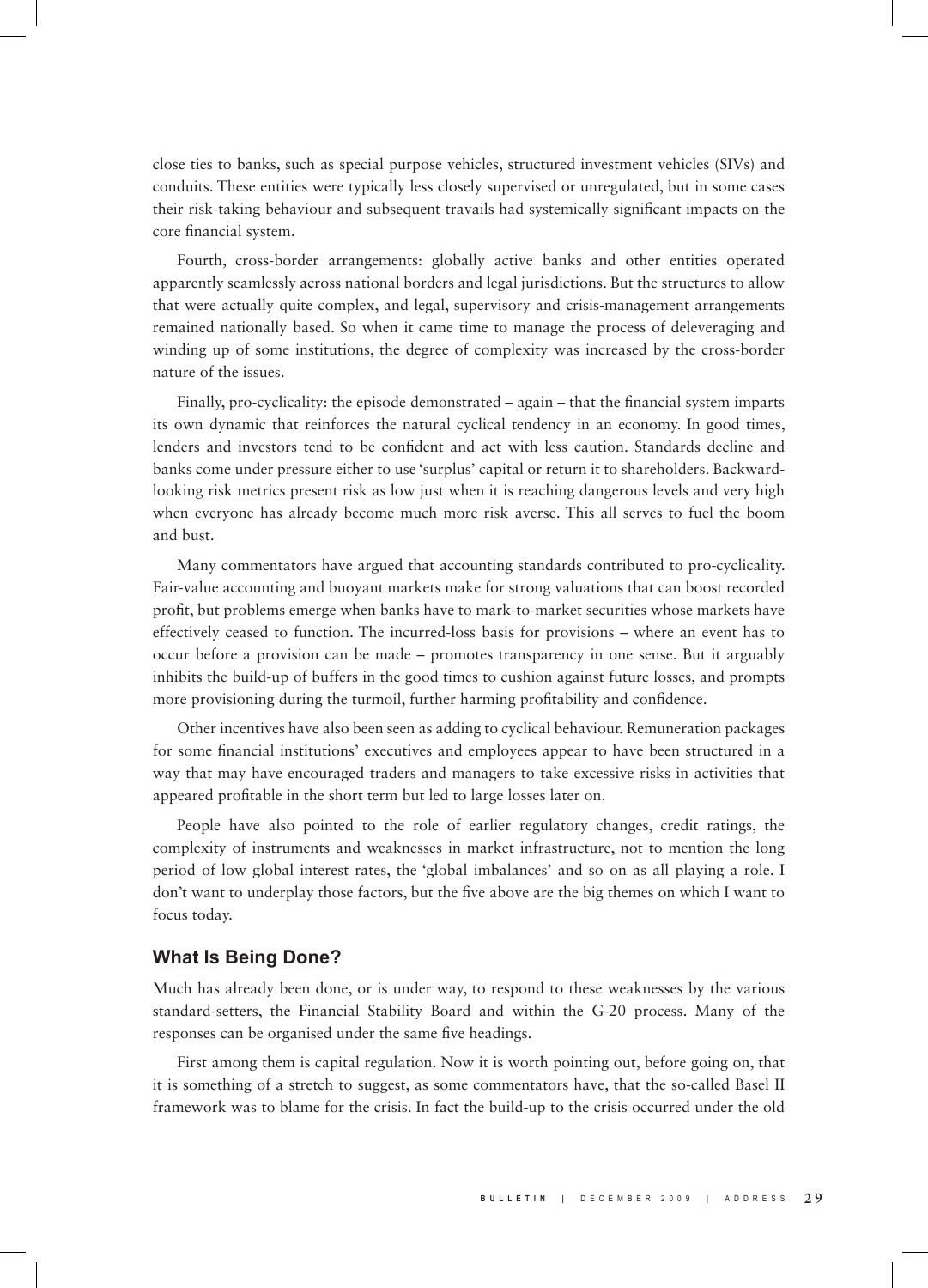Basel I capital rules: most global banks did not even implement Basel II until after the crisis had begun. US banks are still not using it. Basel II is not perfect but it addresses some of the shortcomings of Basel I that were identified by the financial crisis. It allows, for example, greater differentiation between different types of risk, introduces capital charges for off-balance sheet exposures to SIVs and conduits, and creates more neutral incentives between holding assets on balance sheet and securitising them. Had Basel II been in place, it might not have prevented the crisis but it would probably have helped matters.

Nonetheless, Basel II can be improved in the light of experience during the crisis. The Basel Committee on Bank Supervision is in the process of implementing numerous changes, which essentially require more capital and higher-quality capital. It has already finalised changes to risk weights on certain exposures related to securitisation, and issued new supervisory guidance on compensation, governance, risk management and concentrations of risk.1 It has changed rules around disclosure and valuation practices, which will come into effect at the end of next year. The Committee is currently rethinking the amount of high-quality capital banks should hold, specifying what instruments should be included in that definition, and developing a non-riskweighted simple leverage ratio as a supplement to the risk-weighted capital adequacy measures. The Committee intends to finalise this latter set of new capital rules by the end of this year and calibrate them in 2010 with a detailed 'quantitative impact assessment' to gauge their effects.

Second, efforts to bolster liquidity management are under way, with the Basel Committee planning to introduce a new global standard for funding liquidity soon. This is likely to require financial institutions to focus on adequate funding liquidity over longer time horizons, as well as resilience to more demanding stress scenarios. In line with this, APRA has recently released for consultation proposals to enhance liquidity risk management by authorised deposit-taking institutions in Australia.

Third, the regulatory perimeter is being extended. Some of the relatively less supervised institutions that were problematic prior to the crisis no longer exist – for example, US investment banks failed, or were converted into, or assumed by, regulated banks. But other institutions whose actions could on occasion be of systemic importance, such as hedge funds, are being subjected to more oversight.

Fourth, attempts are being made to help the cross-border issues with the creation of supervisory 'colleges' for large institutions. These are designed to promote better sharing of information across countries. Agencies on the Financial Stability Board are also working on protocols for cross-border crisis management.

Regarding pro-cyclicality, proposals are being developed for the use of capital regulations that would require banks to increase capital in the good times that can then be run down during a crisis. The proposals involve introducing target counter-cyclical capital buffers, above the redesigned minimum capital requirements. The Basel Committee is also working to promote the use of more forward-looking provisioning policies based on expected losses, rather than current arrangements that base provisions on losses already incurred.

<sup>1</sup> *Specifically these relate to: securitisation exposures in the trading book; sponsorship of off-balance sheet vehicles; re-securitisation exposures; and pipeline and warehousing risks with regard to securitisation exposures.*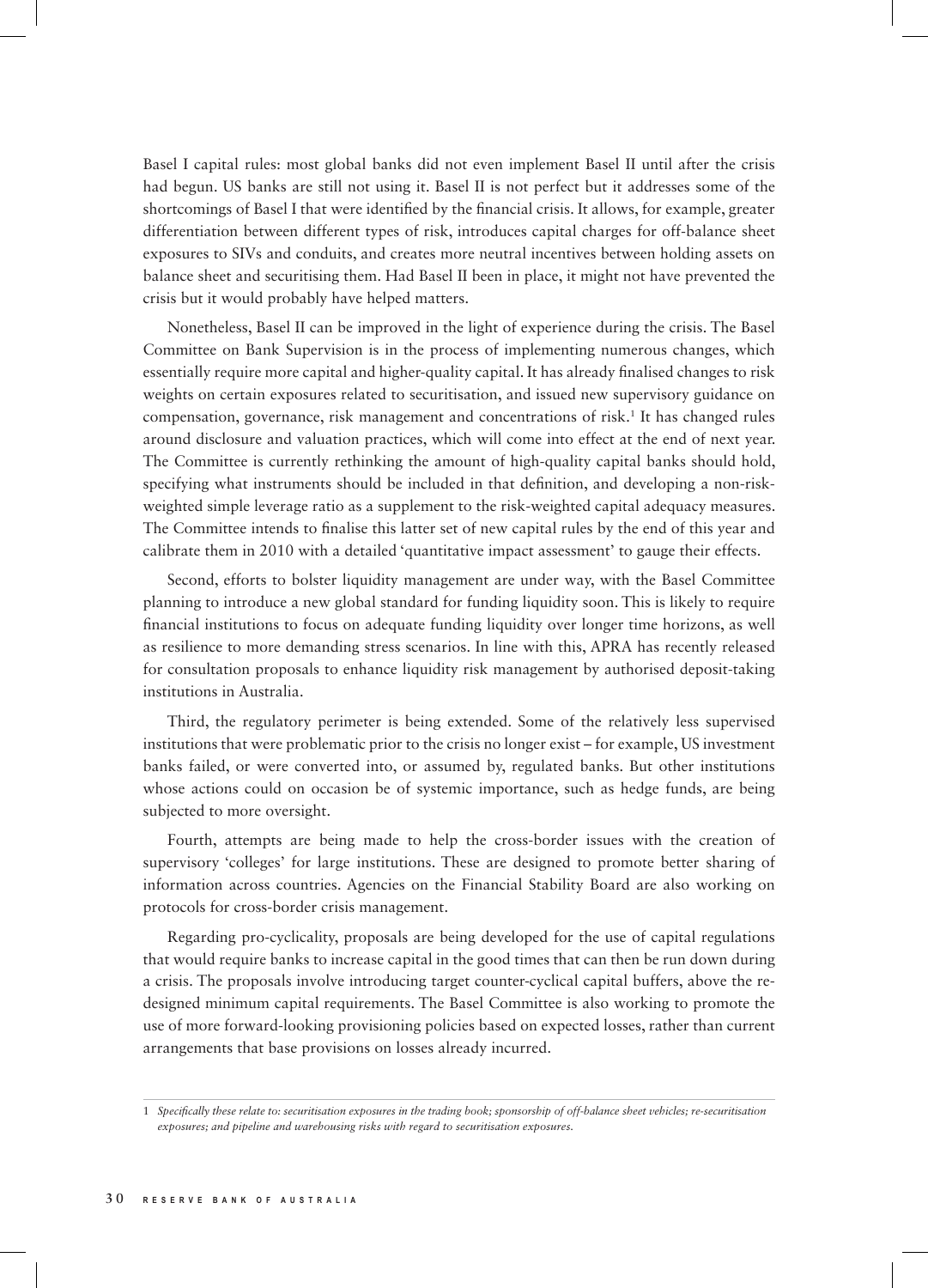Accounting standard-setters are continuing their work on international convergence and clarity in regulation. They have issued guidance emphasising the need for judgment in valuing mark-to-market assets when markets for those assets are inactive, are working to simplify the valuation rules for financial instruments, and are seeking to close loopholes that generated incentives for off-balance sheet activities.

#### **Some Observations**

All of this is worthwhile work. It forms part of a comprehensive set of responses to the conclusions drawn from the crisis. Implementing it presents a very demanding schedule for regulators. I want to offer a few observations about what we might realistically expect over time. These are not criticisms, but rather nuances that are, in my view, worth noting.

The first is that the right balance needs to be struck between more regulation and more effective enforcement of existing regulation. There is no doubt that regulation can be improved after an event like this. Yet some jurisdictions ended up with very serious problems, while others did not, even though they were all, more or less, operating on the same internationally agreed framework for bank supervision. Why that was so remains a question of interest.

Secondly, on the assumption that most of these regulatory changes go ahead, one effect will presumably be to make the process of financial intermediation more costly. The intention, after all, is that lenders will operate with more capital against the risks they are taking. But capital is not free; shareholders have to be induced to supply it, and it will have to be paid for. High-quality liquid assets typically carry lower yields too, so mandating higher liquidity will have some (modest) cost as well. Admittedly it can be argued that shareholders of financial institutions will have a less risky investment and so should be prepared to accept lower returns. But customers of financial institutions – depositors and borrowers – will also pay via higher spreads between what lenders pay for funds and what they charge for loans. That is, they will pay more *ex ante* to use a safer financial system, as opposed to taxpayers having to pay large costs *ex post* to re-capitalise a riskier system that runs into trouble.

Now of course protecting the interests of taxpayers is very important, and there is no doubt that certain types of behaviour need to be backed with much more capital, if not severely curtailed or even stopped altogether. It is appropriate that pricing play a role in achieving that.

We should try to ensure, however, that the cost is no more than necessary. The most egregious behaviour was mainly that of 30 to 40 large, globally active banks. They have imposed very large costs on their own banking systems, economies and taxpayers, and on the global economy. But there are thousands of other banks in the world whose risk appetite did not get out of control, that have remained solvent, and that have not needed public capital injections. So it will be sensible to ensure, as far as we can, that the proposed measures act effectively to constrain the worst excesses of the former without unnecessarily shackling the latter.

I am personally not persuaded of the intellectual basis of the simple overall leverage ratio. It goes against the whole thrust of the idea that capital should be allocated against economic risk – after all, the Basel risk weights are a sophisticated leverage ratio already. I have not seen persuasive evidence that the banks of countries that had a leverage ratio in place have systematically outperformed those that did not.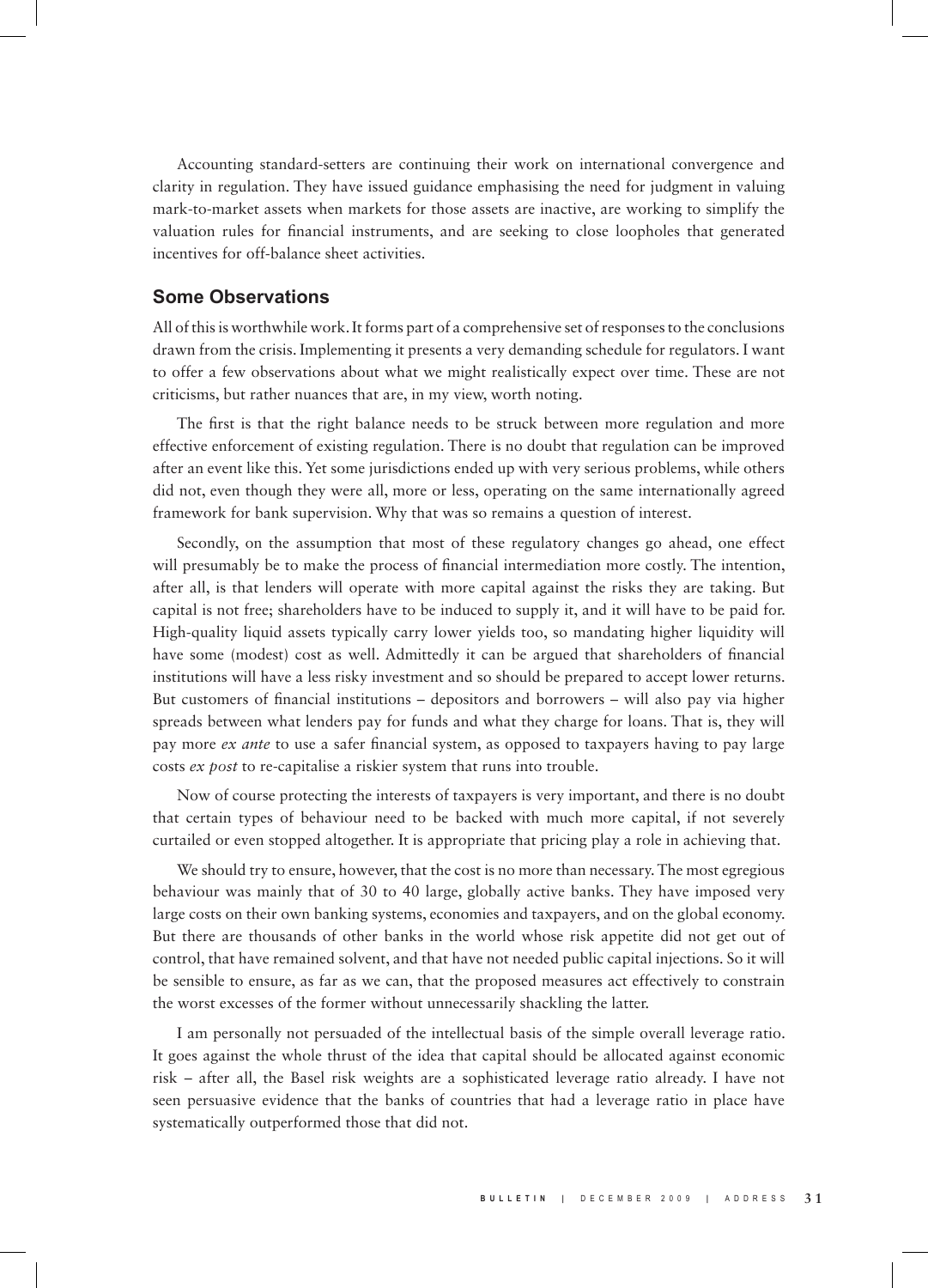Nonetheless, it had already been agreed, before Australian officials joined the Basel Committee, that such a device would be introduced as a 'back-stop' to prevent extreme leverage in instances where the Basel rules, for some reason, may not. Provided that it is suitably calibrated, the leverage ratio will probably not do any great harm. That is, however, a very important provision. Were it to be calibrated in a way that unnecessarily constrains the common or garden variety commercial bank, it could be unduly costly. So the calibration is important and in this regard it is critical that adequate time be allowed for the completion of the technical work in assessing the quantitative impact of this measure. That will take at least another year.

As far as the proposed counter-cyclical capital buffers are concerned, this is an appealing idea, based on the notion that it is precisely at the moment when capital appears to be abundant, profits high and the economy booming that true risk is approaching its peak. Requiring more capital to be put aside at that time, which can then support balance sheets after the cycle turns, sounds very desirable.

But we should not think it will be easy to achieve. The proposals appear to involve balancing a degree of mechanical linkage to particular variables – such as credit – with an appropriate degree of short-term flexibility. Those familiar with the old debates about rules versus discretion in monetary policy might notice an echo here. Based on experience in monetary policy, I am sceptical about the durability of hard rules, but all too familiar with how difficult it can be to deliver genuinely counter-cyclical policy. There is no reason to think it will really be easier when using prudential tools for 'macro-prudential' purposes. That is not to say that we can't devise a framework combining certain rule-like behaviour with a sensible degree of discretion, but it might take a while. In the case of monetary policy, it took a couple of decades or more.<sup>2</sup>

If one is inclined to place a good deal of importance on quality supervisory judgment – as I think we have to – as much may be achieved by adjustments to accounting arrangements for provisions as by a complex set of variable capital ratios. What is needed is to allow banks more easily to make more forward-looking provisions when either they or the supervisor thinks they should. This is an important area of work for regulators.

One should also be realistic that while using balance sheet regulation as a macro-prudential tool may have attractions, it is no panacea. Of course there may be occasions when the setting of monetary policy is about right for most of the economy but there is a desire to calm down some over-exuberant borrowing behaviour in a particular sector. In such cases, some kind of temporary regulatory measure may well be useful. But as those with any recollection of Australian experience of the 1960s and 1970s will know, if the fundamental problem is actually that financial conditions are just too easy – that is, interest rates are too low – balance sheet regulation won't ultimately constrain credit growth. Over time, private markets will find a way of doing the business outside of the regulated sector. Then the authorities face the question of whether or not to expand the scope of regulation to more sectors – just as we did in the 1970s. A possible outcome is that, the harder we regulate a set of institutions as a result of the last crisis,

<sup>2</sup> *We ended up with a form of constrained discretion: a reasonably clear medium-term objective combined with short-term operational flexibility, and independence of the decision-maker from the day-to-day political process (with accountability to legislatures*). The counterpart framework for counter-cyclical capital management will, if it is to be successful, require similar *elements, including the independence of the relevant decision-maker – from both the political process and the markets and institutions affected by the decisions.*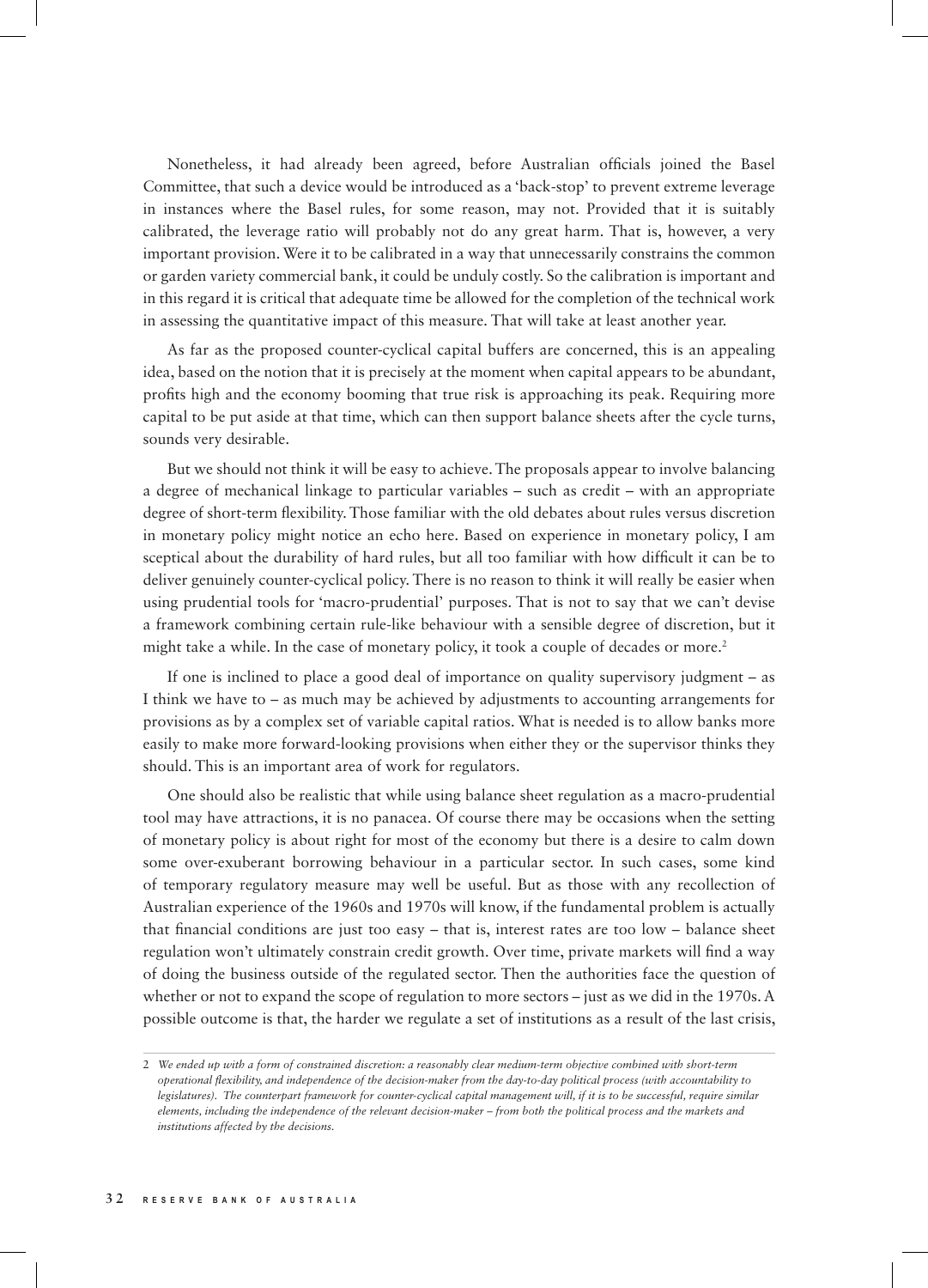the more likely it becomes that the next crisis occurs in the hitherto unregulated part, perhaps even among institutions that do not yet exist. If the conditions are such that people want to take risk and gear up, they will find a way.

Of course, that is acceptable provided the relevant private parties can be allowed to fail without bringing down the core part of the system. *Caveat emptor* can apply outside of the regulated net if there are few spillovers. But if risk-taking activity goes on long enough, then sufficient leverage may well accumulate somewhere to make the ensuing deleveraging generally disruptive, placing policy-makers once again in a very awkward situation.

## **Too Big to Fail**

And that brings us to the most difficult of all the issues, namely that of the too-big-to-fail institution. Here the term 'big' might mean a large balance sheet, or refer to interconnectedness or complexity. Or all three of the above. In some countries, the debate on this issue is now quite active. One potential response is a tax on size: much higher capital requirements for 'systemic' institutions so as to lower greatly the probability of a failure of a really large firm, either by making large firms much less risky, or giving them an incentive to no longer be large. Another approach would simply be much more intensive – and intrusive – supervision of such entities. Either of these measures could be complemented by the requirement that a large firm compile a 'living will', in which it writes its own break-up/wind-down plan ahead of time – in the process, hopefully, highlighting those bits of complexity that ought to be removed while it is still alive. Before regulators even got to any of those possibilities, they would have to grapple with the practical difficulties of setting the threshold as to what constitutes 'systemic'. Expect furious lobbying by the finance sector on that.

Nor is this issue just domestic in nature. It goes to the heart of what it means to have a globalised financial system. In the absence of clearly articulated rules about burden sharing, a potential failure of one of these institutions is further complicated because the frameworks for global governance and crisis resolution have not kept up with the process of globalisation itself. It is very hard for them to do so. Even in a region such as Europe where there has been six decades of continuous effort in building collective structures, the resolution of problems at entities like Fortis has, by all accounts, been very difficult.

One response to that would be to unwind the globalisation of the financial institutions and go back to having local banks just doing local business. That seems absurdly costly, though – in general, capital flows have been a tremendous force for higher living standards over the long run. It would surely be a retrograde step to shut them off. A less radical response would be subsidiarisation – where foreign banks have a presence in the form of locally capitalised and governed structures, in which local authorities could intervene in the event of a shock in another country affecting the viability of the parent. That still entails some costs in terms of efficiency, albeit ones that countries might now be prepared to tolerate. To succeed in this approach, a country would need to have the capability and resources to ensure the viability of a local subsidiary of a failed major global institution, taking control of it if necessary. This would be at a time of tremendous damage to the relevant global brand. For many small countries this might be a big ask.